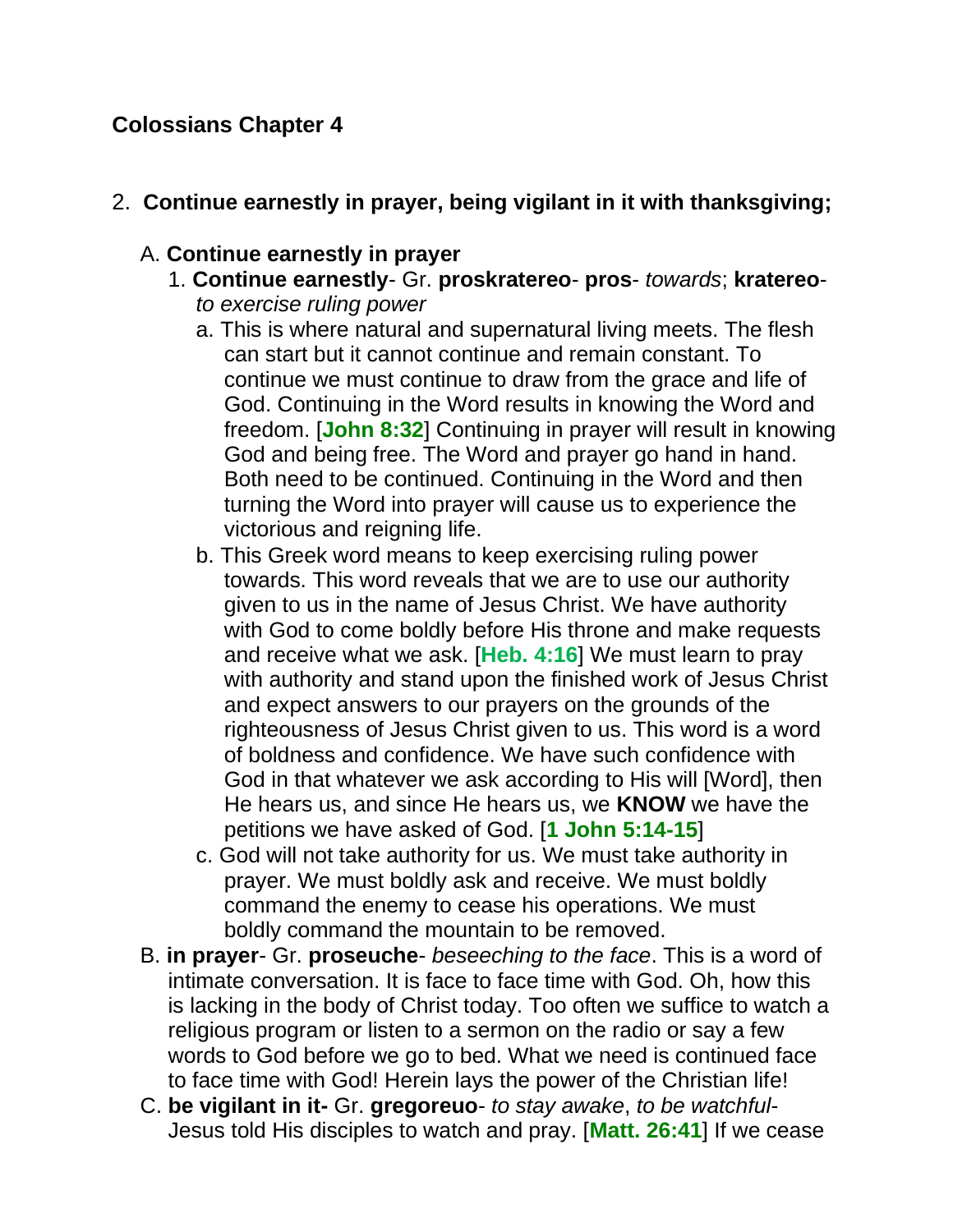praying we will fall asleep spiritually. A sleeping person looks like a dead person. You have to closely observe to see signs of life. A believer who has little fellowship with God in the Word and prayer is spiritually asleep. They look just like the world who are dead. Paul in Ephesians calls for these Christians to wake up and return to the Word and prayer and light would shine on them. [**Eph. 5:14**] If we are not in the Word and in prayer then we are in the dark and when it is dark, we tend to fall asleep! It is easy to be robbed from when you are sleeping!

### D. **with thanksgiving**

1. Once again Paul tells us to be thankful. We simply do not understand how important it is to stay thankful. This is the ignition switch for our faith. You cannot be thankful and be doubting, unbelieving, negative, or complaining. Thanksgiving is grounded in faith, positiveness, and life! Being thankful is a key to the anointing of God flowing in our life. [**Eph 5:18-19**]

# 3. **But fornication and all uncleanness or covetousness, let it not even be mentioned among you, as is fitting for saints;**

### A. **But fornication and all uncleanness or covetousness**

- 1. These are sins of carnal believers who are asleep! These are the sins of those who do not spend time meditating in the New Covenant scriptures and fail to take their place of authority in prayer and to come boldly before the throne of grace.
- 2. These sins are rooted in our old identity in Adam. If we will renew our mind by meditating on our new identity in Christ and using our tongue to constantly affirm our new identity, then we will see freedom from these awful and shameful sins.

# B. **let it not even be mentioned among you**

1. The key to breaking free from these sins begins with our tongue! These sins should not even come to our lips. Our constant confession should be of our new identity in Christ and ceaseless thanksgiving to God. We are holy, pure, righteous, and loved. This should be constantly mentioned by us. It is then the Spirit will surely manifest such a life!

# C. **as is fitting for saints**

1. Why should we not talk sin anymore? It is because we are saints-Gr. **hagioi**- *holy ones*. We are holy ones before God. Renewing our mind by constant affirmation of this will bring forth a holy life. If you are struggling with the sins mentioned in this verse you need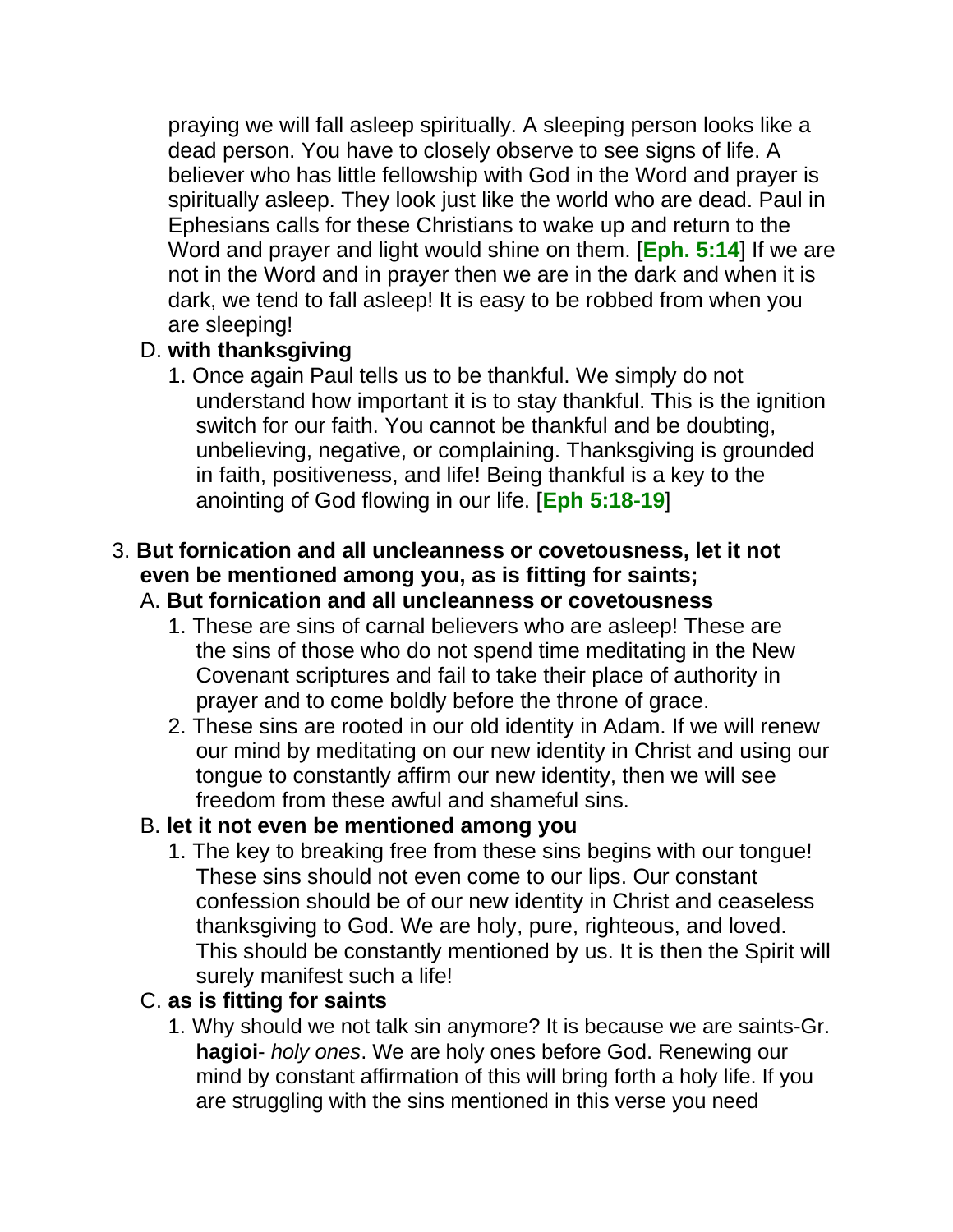to start affirming on a regular basis that you are holy and free from sinful habits. When you are tempted it is important at that point to affirm out loud that you are holy and free from sin. If you happen to sin, confess it, and affirm again you are holy and free from sinful habits. If you will continue in this, you will experience freedom in short order!

- 4. **meanwhile praying also for us, that God would open to us a door for the Word, to speak the mystery of Christ, for which I am also in chains**,
	- A. **meanwhile praying also for us-** Paul was a mighty man of God, but he regularly asked for prayer. No Christian is an island to himself. We are part of a body and we need the prayers of other saints as we pray for them.

#### B. **that God would open a door for the Word**

- 1. Too often we ask that God open a door for US. The kingdom of God is not about us primarily! The gift given to us to minister is not for us, but for others and ultimately for God's glory.
- 2. God desires to open a door for the Word or revelation that is within us. That is why it is so important that we have the Word or revelation in us. God is not so much interested in opening a door for us as for the Word in us. Satan's attack on us is not really upon us but the Word in us! Paul was ready for any and every opportunity that God would open for the Word and revelation within him. Paul said that **AS MUCH AS WAS WITHIN HIM,** he was ready to preach the gospel. [**Romans 1:15**] We need to have something within us before a door will be opened to us.

### C. **for which I am also in chains**

1. Often doors opened to us come with challenges and oppositions. Often effectual open doors come with adversaries! [**1 Cor. 16:9**] We must count the cost and be willing to walk through the doors of God no matter what it brings. If we walk through God's open doors in faith, then no weapon formed against us will prosper! [**Isaiah 54:17**]

#### 5. **Walk in wisdom toward those** *who are* **outside, redeeming the time.** A. **Walk in wisdom toward those who are outside**

- 1. Those that are outside refers to unbelievers in the world.
- 2. Wisdom is the proper application of knowledge. Knowledge knows that a tomato is a fruit, but wisdom knows not to put it in a fruit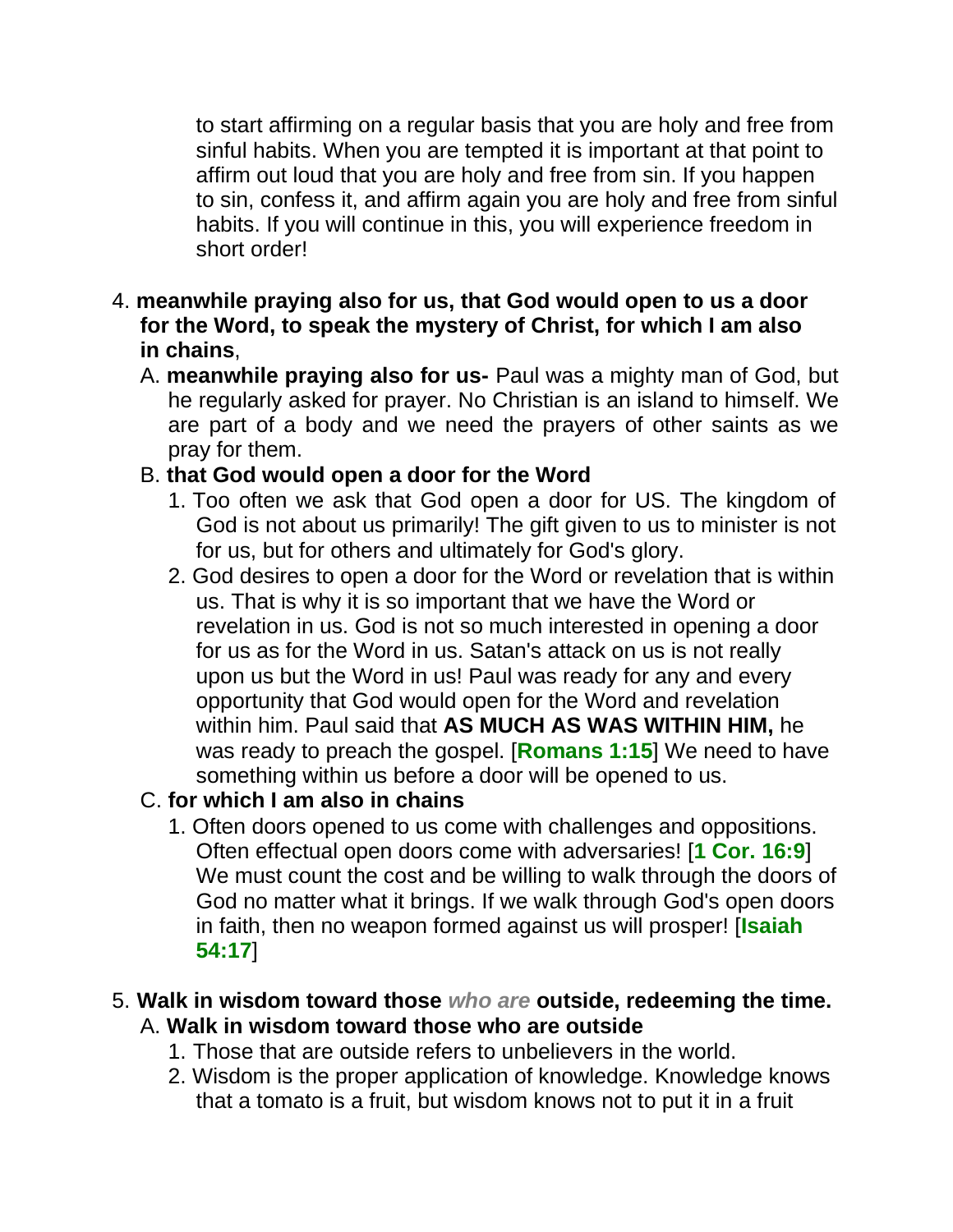salad! We need to ask God for wisdom in dealing with those who are unsaved. We can put off unbelievers by foolish actions and words. The right action and word will win them over! The Holy Spirit will give you the right action and word for the right moment. Pray for divine appointments with unbelievers.

### B. **redeeming the time**

1. **redeeming**- Gr. **exagarazo**- *to purchase out of the market*- This word means to purchase something at the market and make the most profit from it. In other words, we are to buy low and sell high! So many people, even Christians, take time so lightly. They waste so much time not knowing the value of it. A wise Christian will buy up all the time they can get in order to use it for the kingdom of God and get the most profit from it! For example, how much time do we waste while driving when we can be praying for others and the lost that are driving around among us! Also, daily small talks with unbelievers can be turned towards the things of God if we are sensitive to the Spirit. Buy up every second you can and make the most of it for the kingdom of God.

# 6. **Let your speech always** *be* **with grace, seasoned with salt, that you may know how you ought to answer each one.**

### A. **Let your speech always be with [lit. in] grace**

1. When our heart has been steeped in the grace of God, our speech will always be in grace towards others. Those who are steeped in legalism and the Law their speech is harsh, condemning, and critical.

### B. **seasoned with salt**

- 1. Salt keeps food wholesome and pure. Salt provides taste. Salt makes one thirsty.
	- a. A Christian who is steeped in grace will have purity in their words. Paul in Ephesians tells us that we should not allow any unwholesome word to proceed from our mouth, but only words that minister grace to the hearer. [**Ephesians 4:29**]
	- b. A Christian who is steeped in grace will have speech that is easily received. Their words will be flavorful and appealing to listen to.
	- c. A Christian who is steeped in grace will speak things that will make an unbeliever thirsty for God. Relating to an unbeliever that God is not holding their sins against them, that He loves them, and that He has provided salvation as a gift will cause a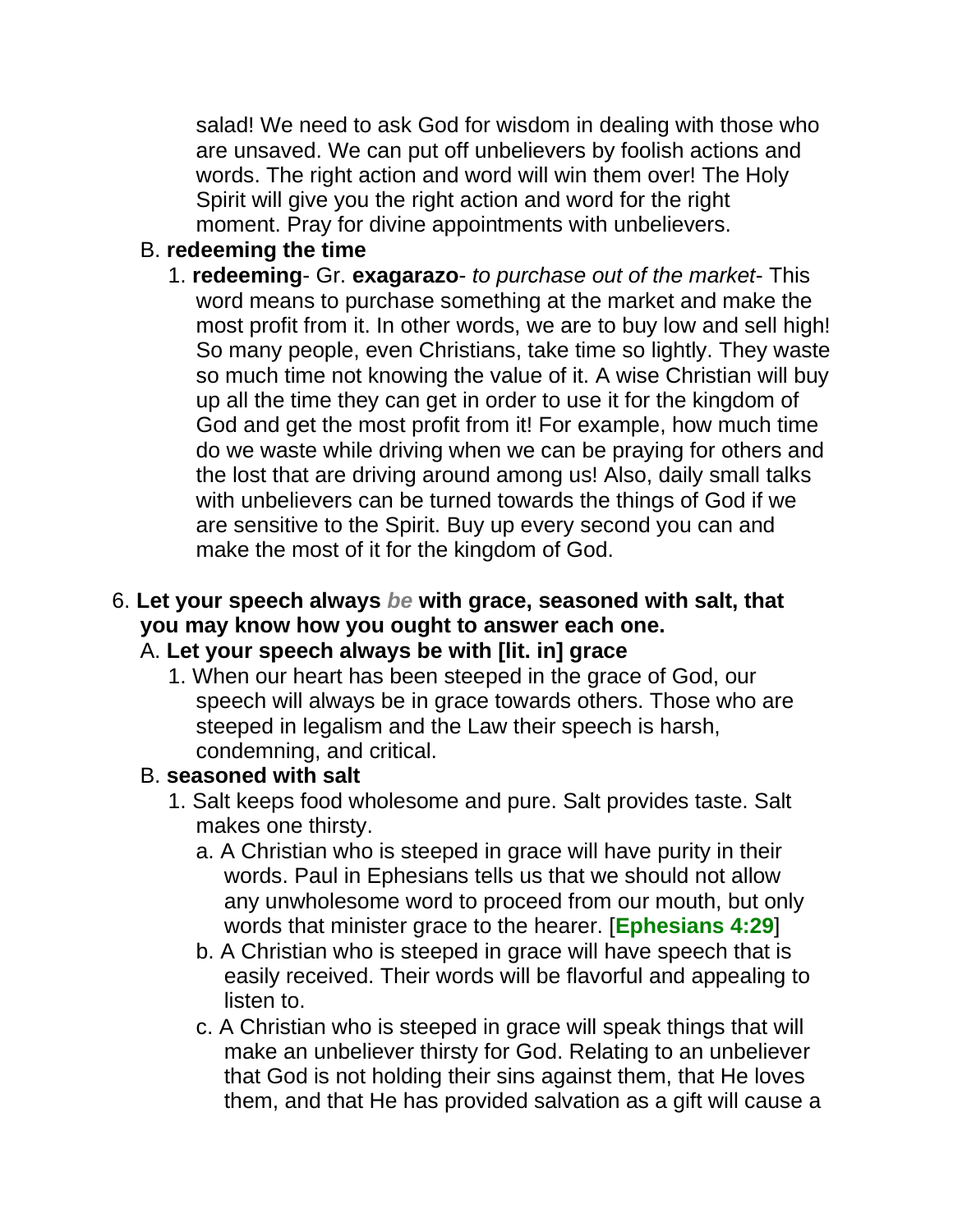thirst in them. Those who are steeped in the Law will talk of judgment and how God is against the sinner. This will alienate unbelievers.

# C. **that you may know how you ought to answer each one**

1. If you steep your heart in the grace of God, then the Spirit will enable you and give you grace to answer every man that questions you! The Spirit is the Spirit of grace. When you set yourself to understand grace and minister grace, then the Spirit will grant you grace to minister it. You will be amazed at the wisdom the Spirit will give you in the time you need it when you seek to minister his love and grace to others. It will be so good; you will KNOW it could not have come from you! When that happens, God gets all the glory! That is the purpose of grace to begin with - that God is glorified!

### 7. **I am sending Tychicus to you. He is our dear brother, trustworthy deacon, and partner in the Lord's work. He will tell you everything that is happening to me.**

### A. **I am sending Tychicus to you**

- 1. Tychicus was used by Paul to be a reporter and messenger. [**Ephesians 6:21-22**] Paul trusted this faithful Christian man to accurately report his affairs and circumstances.
- 2. Not everyone can be trusted to repeat a matter exactly. Too often a message will get altered by those that repeat it. Tychicus could be trusted in this matter.
- 3. God desires that we all be like Tychicus and report His Word exactly and not to add to it or take away from it.

### B. **He is our dear brother**

- 1. In exercising Christian authority over others, we must first and primarily keep in mind that those under us are our brother and are beloved of God. They are family. When a church loses the aspect of family and just becomes a business that church is in trouble. The Spirit will cease to move.
- 2. Service in the body of Christ must start with being born again into the family of God.

#### C. **trustworthy deacon**

1. This is the next requirement for Christian service. A steward must be found faithful. [**1 Cor. 4:2**] Leadership is born out of faithful service. Bishops and elders are to be selected from deacons. Deacons were to minister to the menial tasks of the church. If one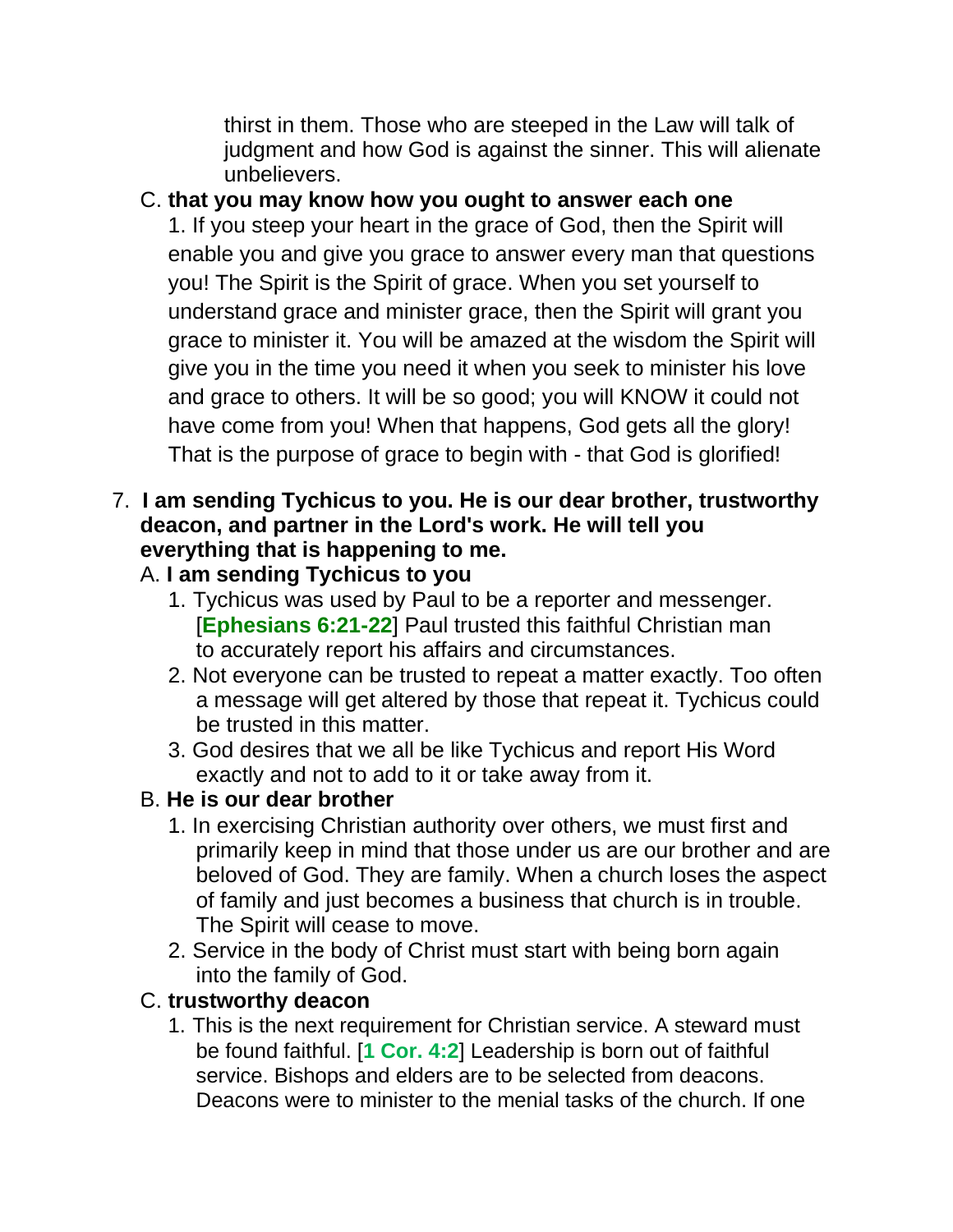is faithful in the small, unseen, and menial tasks they will be faithful in the much and in influential positions. [**Luke 16:10**]

# D. **and partner in the Lord's work**

- 1. Those in authority should keep in mind that those under them are partners in the Lord's work.
- 2. No matter how menial the task you are a partner in the Lord's work and will receive equal reward based upon faithfulness and not function.

### E. **He will tell you everything that is happening to me.**

1. Again, Paul trusted Tychicus to faithfully and accurately to report the truth about Paul. Can we be so trusted?

#### 8. **I am sending him to you for this very purpose, that he may know your circumstances and comfort your hearts,**

- A. This shows the immense character of Paul. He was sitting in prison in Rome awaiting a trial that might end in his being be-headed and he is concerned about others who are worrying about him! He sent Tychicus to relieve their concerns and to give them a good report about him.
- B. In the midst of our trials and tribulations one of the keys to experiencing joy and victory during them is to minister to those who are having difficulties as well. Too often we become so selffocused in a trial and forget everyone but ourselves. In sowing help, prayer, and encouragement we shall reap it abundantly!

### 9. **with Onesimus, a faithful and beloved brother, who is** *one* **of you. They will make known to you all things which** *are happening* **here.**

- A. Onesimus was a runaway slave. Paul would write to Philemon concerning him because he ran away from him but got saved in Rome under Paul's preaching. This is a testimony of the life changing gospel and power of Jesus Christ. Onesimus used to be a thief and runaway, but now in Christ he has become a **faithful and beloved brother.**
- B. Philemon was a citizen of Colosse, and Onesimus had run away from Philemon's home.
- C. Paul sent Onesimus back to Colosse to face his old life. He trusted him to go back home and not run away again. Jesus will often lead us to face our past and deal with any wrongs we have done. Jesus gives us grace to do this.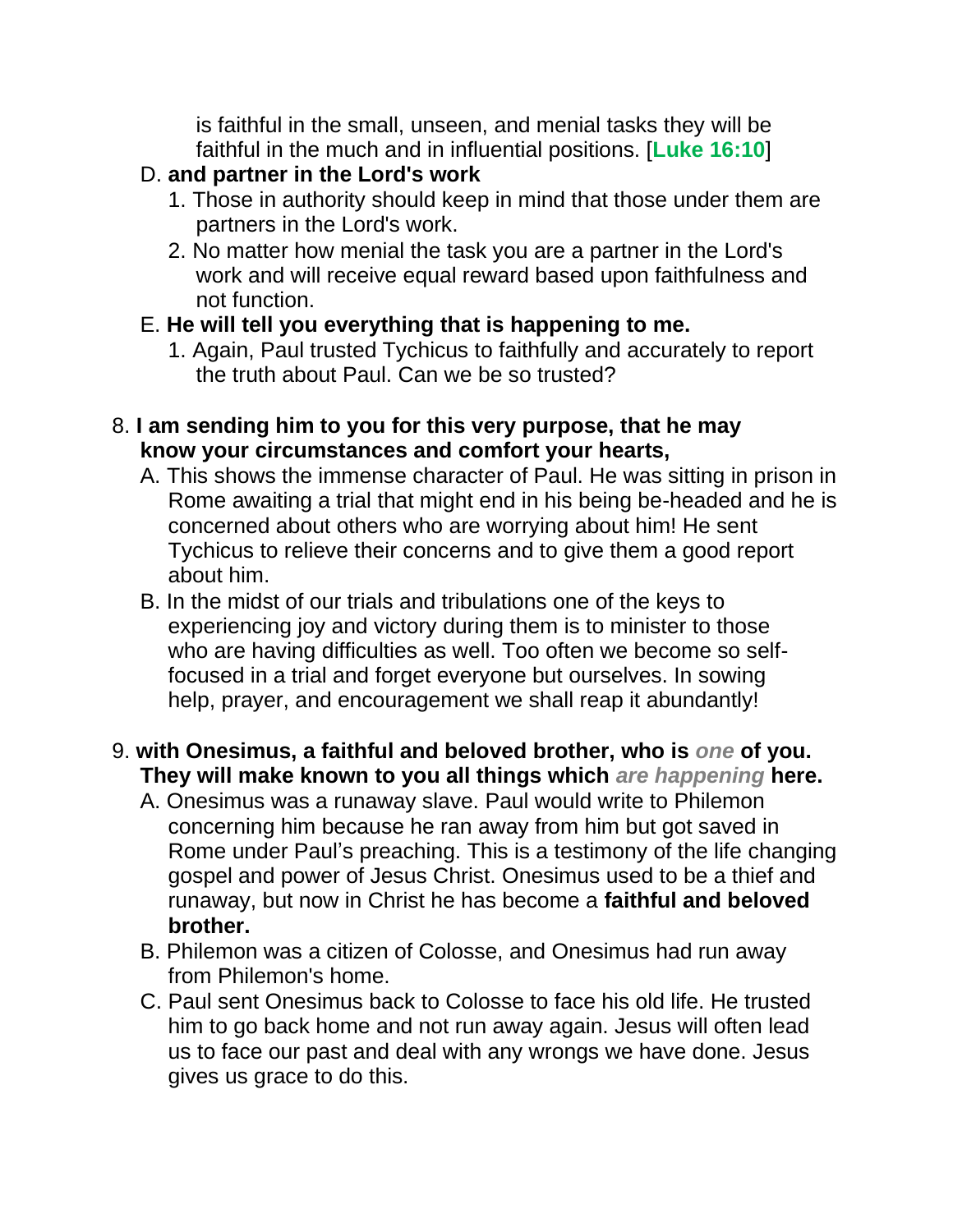- D. **Onesimus** means *profitable*. When he was unsaved, he was unprofitable, but once he turned his life over to God, he became profitable. He had left Philemon's house carrying away stolen merchandise. He returned home carrying the treasure of one of the books of sacred scripture in his hand, the book of Philemon!
- 10. **Aristarchus my fellow prisoner greets you, with Mark the cousin of Barnabas (about whom you received instructions: if he comes to you, welcome him),**
	- A. **Aristarchus was imprisoned with Paul**. Others were assisting Paul from outside of prison.
	- B. **Mark the cousin of Barnabas**
		- 1. This was the young man that had deserted Paul during his first missionary journey. Paul refused to take him on his second journey. Now, Mark had been restored to Paul's trust and was helping him. We often blow it in the Christian life and fail, but God does not throw us away. God did not throw Mark away, and Mark eventually became a big help to Paul. At the end of his life Paul asked specifically for Mark to come because he was profitable for the ministry. [**2 Tim 4:11**]
	- C. The church is littered with those with checkered pasts, both before they were saved [ like Onesimus] and after they were saved [like Mark]. God is in the redemption business. If you have blown it, turn your heart and life over to God and He will turn them around and use you for His glory. He is not done with you! He will take your checkered past and make a glorious quilt out of it!
- 11. **and Jesus who is called Justus. These** *are my* **only fellow workers for the kingdom of God who are of the circumcision; they have proved to be a comfort to me.**
	- A. Paul did not have a lot of people helping him in Rome, but those who did were a great source of blessing and comfort to him.
	- B. You do not need a ton of friends, just a few faithful and trusted ones, who will be honest and help you when you need it. However, if all forsake you, you are still not alone because Jesus Christ stands with you! [**2 Tim. 4:16-17**]
- 12. **Epaphras, who is** *one* **of you, a bondservant of Christ, greets you, always laboring fervently for you in prayers, that you may stand perfect and complete in all the will of God.**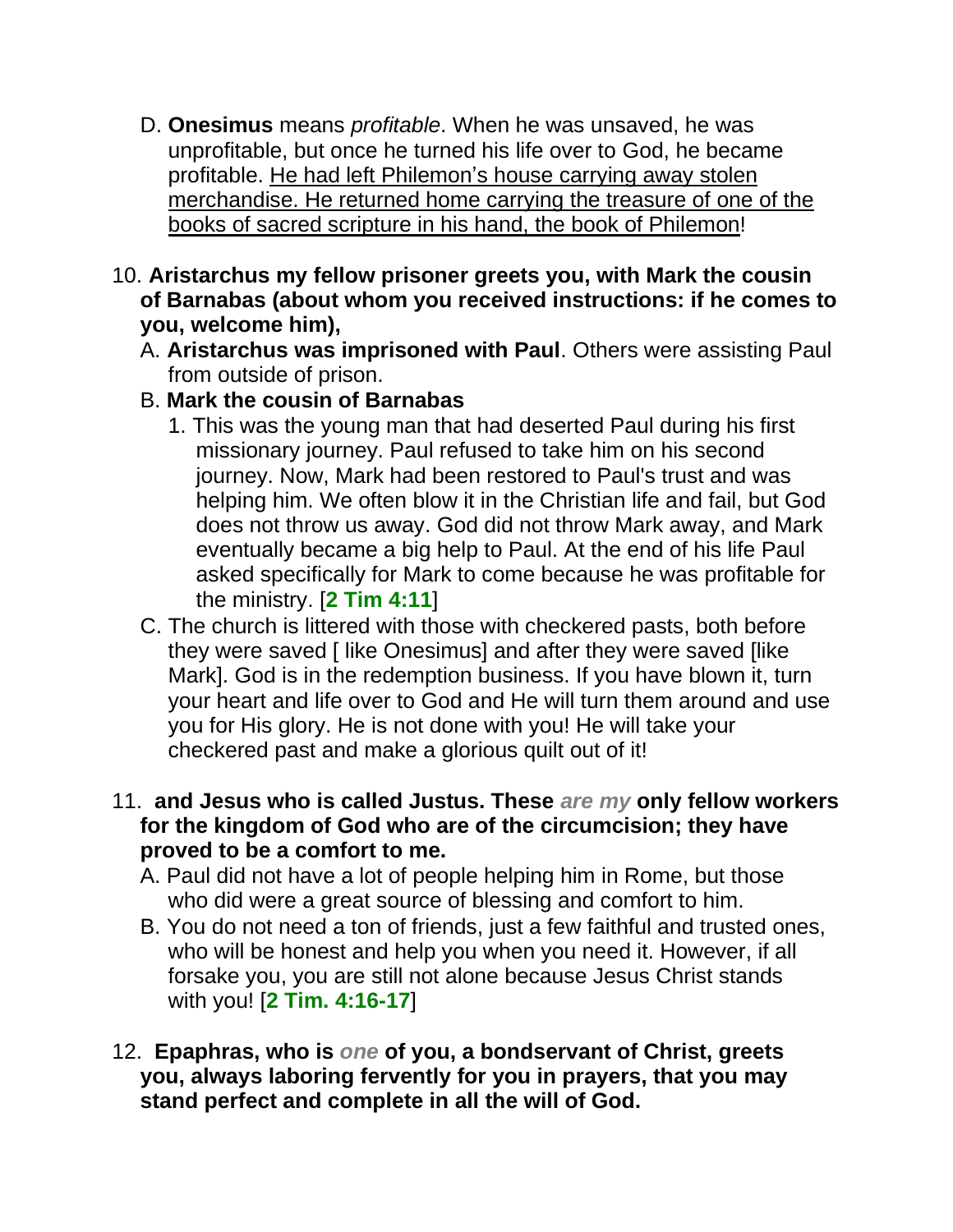A. Epaphras came from the city of Colosse and was probably at one time the pastor of the church. He labored in doctrine and in prayer. These are the two main functions of a pastor. He had taught them the whole counsel of God so they could stand in all the will of God. [**Col. 1:7**] Now that he was with Paul, he prayed that the Colossian saints would stand upon what he had taught them.

#### 13. **For I bear him witness that he has a great zeal for you, and those who are in Laodicea, and those in Hierapolis.**

A. Oh, that every church had a pastor who had great zeal for the people they feed and lead. This zeal is found in close communion with the Heavenly Shepherd who has great zeal for all His sheep!

#### 14. **Luke the beloved physician and Demas greet you.**

A. Here in this verse Paul mentions **one that will prove faithful to Paul and one that does not.** When Paul is about to be tried before Nero and to be executed Luke is the only one with Paul, but Demas deserts him. [**2 Tim. 4:10-11**] As a Christian leader you will have some that will prove faithful to you and those who do not. If you get your eyes on those who are unfaithful you will be offended and hurt. Keep your eyes on the Lord, He will always prove faithful to you!

#### 15. **Greet the brethren who are in Laodicea, and Nymphas and the church that** *is* **in his house.**

- A. **Greet** the Greek word means *to embrace*. We are to embrace and receive all Christians.
- 16. **Now when this epistle is read among you, see that it is read also in the church of the Laodiceans, and that you likewise read the epistle from Laodicea**
	- A. The letter of Colossians was a circular letter to be read not only by the Colossians but passed on to the Laodiceans and then to other churches.
	- B. We do not possess the letter written to the Laodiceans. That letter was not included in Holy Scripture and was not at the same level as the letter of Colossians. It is good to read other religious writings and books, just realize they are not the level of scripture. If you will major on the Scriptures, you will do well.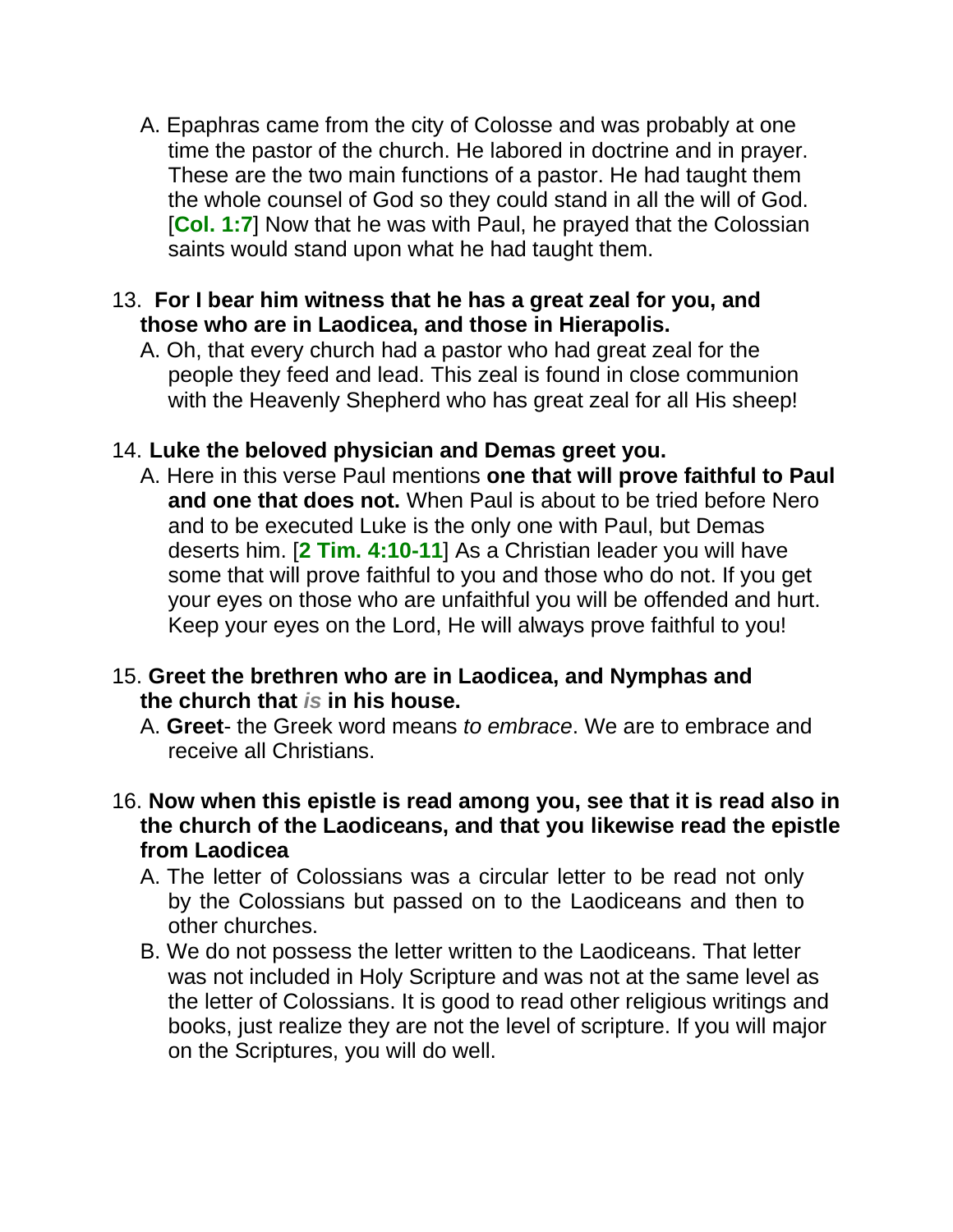- 17. **And say to Archippus, "Take heed to the ministry which you have received in the Lord, that you may fulfill it."**
	- A. Paul was concerned about Archippus. He told him to take heed to the ministry which he had received of the Lord to fulfill it.
	- B. We all have received a ministry from the Lord to fulfill. Many Christians are not taking heed to it or fulfilling it. So many ministers are quitting the ministry today. They have allowed discouragement, disappointment, hurt, and lethargy stop them from fulfilling the ministry the Lord gave them.
	- C. The Lord is telling us today to take heed to the ministry we have received of the Lord and to fulfill it. Time is short and we want Him to say to us, "Well done my good and faithful servant, enter into the joy of the Lord."

#### 18. **This salutation by my own hand--Paul. Remember my chains. Grace** *be* **with you. Amen.**

- A. Paul had many things come against him to try to make him give up on his ministry and not fulfill it. Aren't you glad he did not allow any to stop him!
- B. Paul refused to allow anything stop him from fulfilling the ministry given to him by the Lord Jesus. [**Acts. 20:24**] He had a divine tenacity we all need.
- C. Satan many times came against Paul to stop his work. Paul signed this letter with his own hand, and then told them to remember his chains. In the ancient prisons they wore chains on their hands. God used the very hand the enemy had placed chains upon to write Holy Scripture. Satan had thought he stopped the ministry of Paul by chaining his hands, but that chained hand given to God was used to pen Scripture that has blessed untold multitudes even today.
- D. Paul once was on a ship to Rome and it broke up in a storm and he was spared and swam ashore onto an island just to have a snake bite his hand. That viper bit his hand, but because of Paul's faith in God, He turned it around and Paul placed that snake bit hand on Publius' father and all the sick of the island and saw them healed. Satan tried to stop Paul by a snake bite on the hand, but God used Paul's snakebit hand for His glory. Paul refused the venom of the snake and trusted God to use what was meant for his harm for God's glory. The serpent today seeks to bite our hand to stop what we are doing for the Lord and to pump his venom into us. If we let him, we will be filled with bitterness, anger, resentfulness, unforgiveness, and unbelief. We